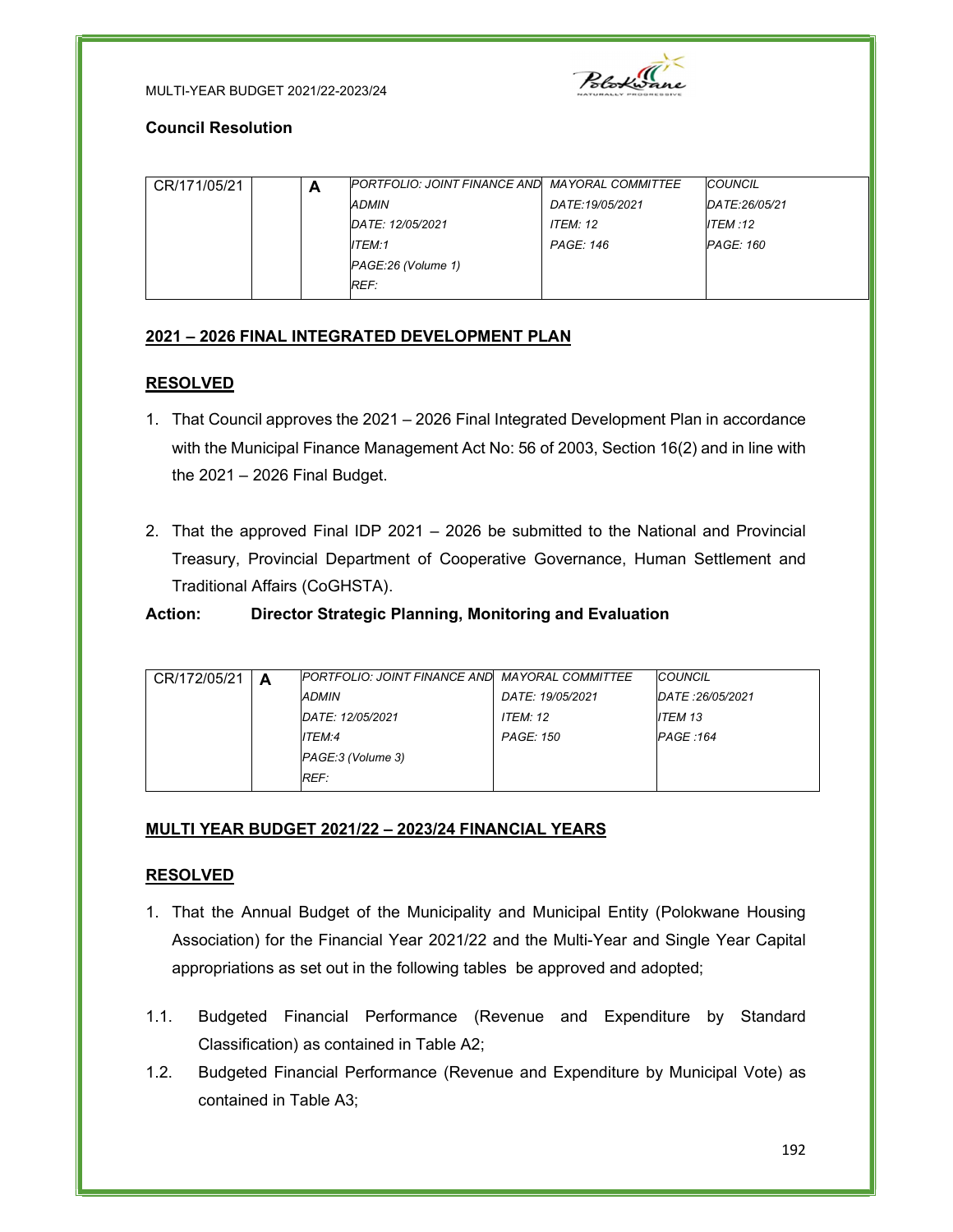#### MULTI-YEAR BUDGET 2021/22-2023/24



- 1.3. Budgeted Financial Performance (Revenue by Source and Expenditure by Type) as contained in Table A4 and D2; and
- 1.4. Multi- year and single year capital appropriations by Municipal Vote and Standard Classification and associated funding by source as contained in Table D3;
- 2. That the Financial position , Cash flow budget , Cash backed reserve/accumulated surplus, Asset Management and Basic Service Delivery Targets be approved as set out in the following tables:
	- 2.1. Budgeted Financial Position as contained in Table A6 and D4;
	- 2.2. Budgeted Cash Flows as contained in Table A7 and D5;
	- 2.3. Cash backed reserves and accumulated surplus reconciliation as contained in Table A8;
	- 2.4. Asset management as contained in Table A9; and
	- 2.5. Basic service delivery measurement as contained in Table A10.
- 3. That Council of Polokwane Municipality, acting in terms of section 75A of the Government; Municipal Systems Act (Act 32 of 2000) approves and adoptwith effect from 01<sup>st</sup> July 2021; as set out in the Proposed Tariffs Booklet;
- 3.1. the tariffs for property rates;
- 3.2. the tariffs for electricity;
- 3.3. the tariffs for supply of water;
- 3.4. the tariffs for sanitation services;
- 3.5. the tariffs for solid waste services.
- 4. That the following Draft Budget related Policies be tabled and reviewed as part of 2021/2022 Financial Year;
	- 4.1. Cash Management and Investment Policy;
	- 4.2. Leave Policy;
	- 4.3. Integrated Customer Care Policy;
	- 4.4. Asset Management Policy;
	- 4.5. Claims Committee and Loss Policy;
	- 4.6. Budget and Virement Policy;

4.7. Performance Management System Policy (Organisational and Employees Management Policy);

- 4.8. Funding and Reserves Policy;
- 4.9. Borrowing Policy;
- 4.10. Indigent and Social Assistance Policy;
- 4.11. Supply Chain Management Policy;
- 4.12. Credit control and debt collection Policy;